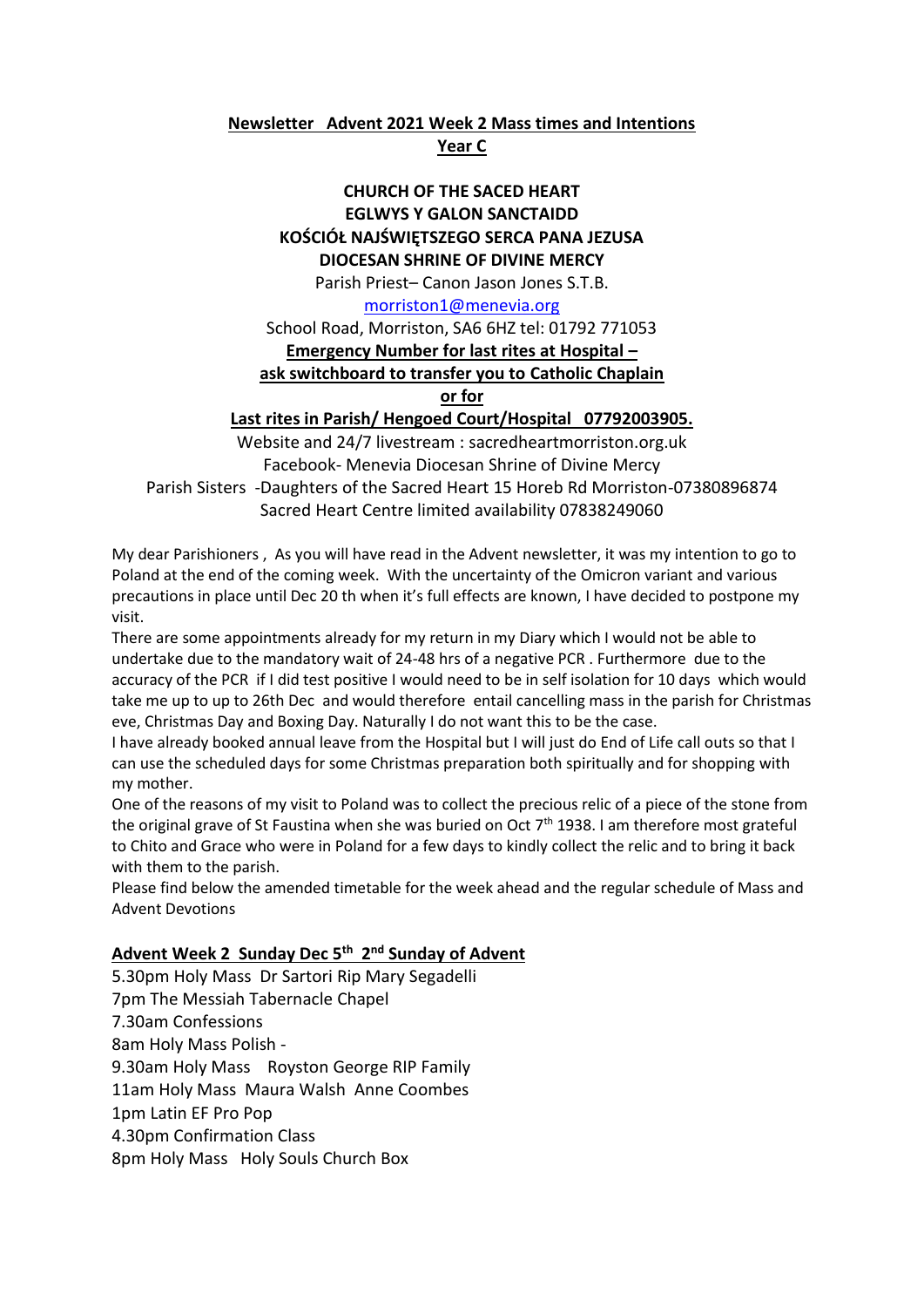## **Mon 6 th December**

8.30am Holy Hour Holy Mass 9.30am int of P. Dodd 11am Chaplet in Hospital . 7pm Lectio Divina at the Convent

## **Tue**

8.30am Holy Hour 9.30am Holy Mass V Marrinacio RIP- Monthly Mass - Family 10am Novena St Anthony No Bishop Vaughan Legion of Mary as Junior legion are attending the Mass and function tonight 6.00pm Legion of Mary AGM 6.30pm Legion of Mary Mass ( Sung Vigil of the Immaculate Conception)In Honour of Our Lady Claire David 7.30pm Curia Legion of Mary AGM

# **Wed The Immaculate Conception of Our Blessed Lady**

8.30am Holy Hour 9.30am Holy Mass Sr Mini Birthday Blessings -Anne Lear 6.30pm Holy Hour 7.30pm Holy Mass ( Sung) Jackie RIP- SVP

**Thurs** Thursday Coffee Club parish centre 10am 8.30am Holy Hour 9.30am Holy Mass Sr Miriam Birthday- Anne Lear

**Fri** 10<sup>th</sup> Dec (Our Lady of Loretto) No Morning Holy Hour or morning Mass 3pm Hour of Mercy Devotion 6.30pm Adoration and Confessions 7.30pm Holy Mass K. M Kuirakose 1st ANV Seena

### **Sat 11th Dec**

9.30am 1st Holy Communion class 10.15amThe Rosary 10.30am Holy Mass Claire O Neil- Anne 11am Confessions.